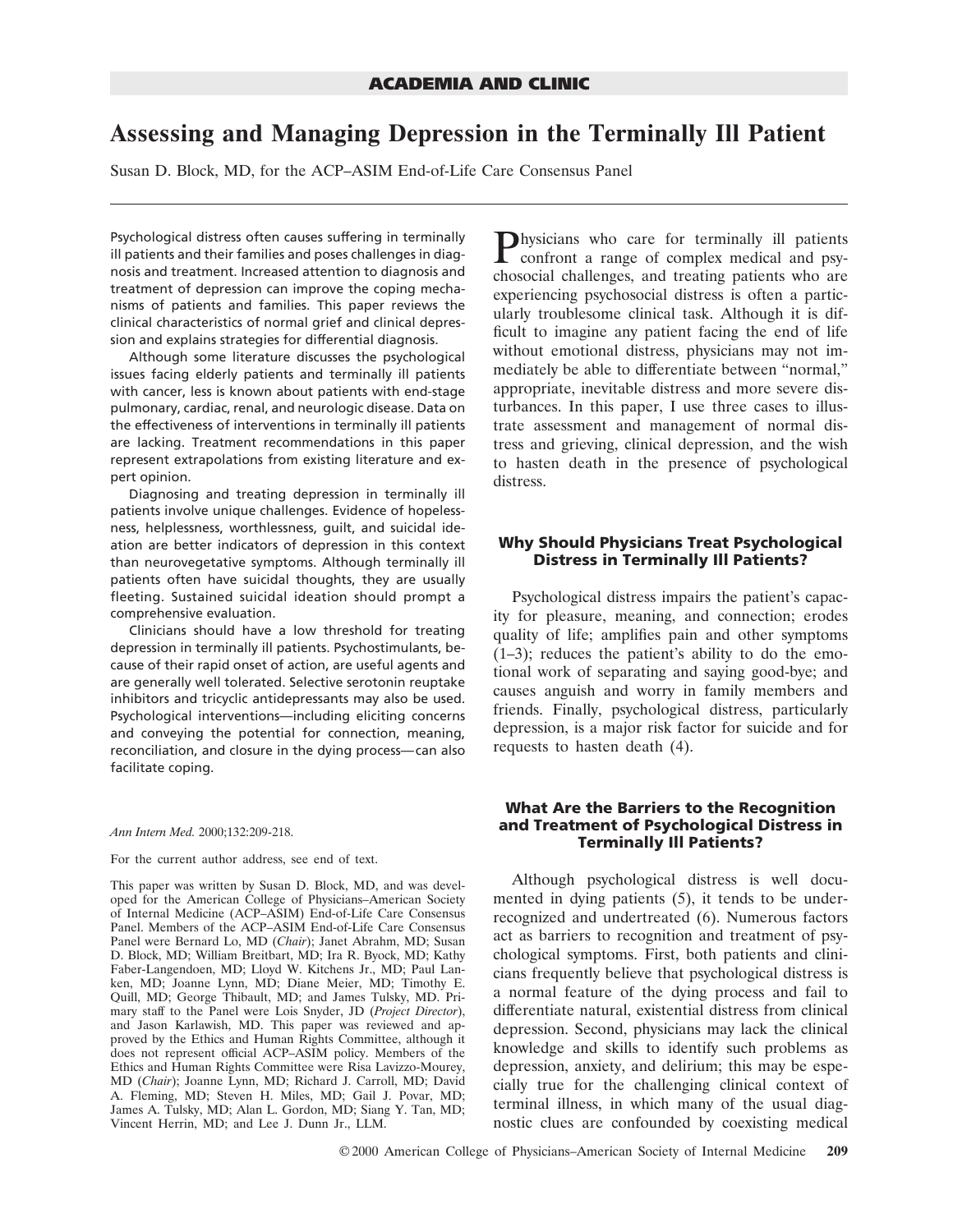| Table 1. Grief Compared with Depression in |
|--------------------------------------------|
| Terminally III Patients*                   |

| Characteristics of Grief                                                                                                                                                     | Characteristics of Depression                                                                                                                                                      |
|------------------------------------------------------------------------------------------------------------------------------------------------------------------------------|------------------------------------------------------------------------------------------------------------------------------------------------------------------------------------|
| Patients experience feelings,<br>emotions, and behaviors that<br>result from a particular loss (16)                                                                          | Patients experience feelings,<br>emotions, and behaviors that<br>fulfill criteria for a maior<br>psychiatric disorder; distress is<br>usually generalized to all facets of<br>life |
| Almost all terminally ill patients<br>experience grief, but only a<br>minority develop full-blown<br>affective disorders requiring<br>treatment                              | Major depression occurs in<br>1%-53% of terminally ill patients<br>$(17 - 22)$                                                                                                     |
| Patients usually cope with distress<br>on their own                                                                                                                          | Medical or psychiatric intervention is<br>usually necessary                                                                                                                        |
| Patients experience somatic distress,<br>loss of usual patterns of behavior,<br>agitation, sleep and appetite<br>disturbances, decreased<br>concentration, social withdrawal | Patients experience similar<br>symptoms, plus hopelessness,<br>helplessness, worthlessness, quilt,<br>and suicidal ideation (23-27)                                                |
| Grief is associated with disease<br>progression                                                                                                                              | Depression has an increased<br>prevalence (up to 77%) in<br>patients with advanced disease<br>(28); pain is a major risk factor<br>$(29 - 31)$                                     |
| Patients retain the capacity for<br>pleasure                                                                                                                                 | Patients enjoy nothing                                                                                                                                                             |
| Grief comes in waves                                                                                                                                                         | Depression is constant and<br>unremitting                                                                                                                                          |
| Patients express passive wishes for<br>death to come quickly                                                                                                                 | Patients express intense and<br>persistent suicidal ideation                                                                                                                       |
| Patients are able to look forward to<br>the future                                                                                                                           | Patients have no sense of a positive<br>future                                                                                                                                     |

\* Numbers in parentheses are reference numbers.

illness and appropriate sadness (7). Third, many patients and physicians are reluctant to consider psychiatric causes of distress because of the stigma associated with such diagnoses. Fourth, patients and clinicians often avoid exploration of psychological issues because of time constraints and concerns that such exploration will cause further distress (8, 9). Fifth, physicians are sometimes reluctant to prescribe psychotropic agents, which can cause additional adverse effects, and therefore may hesitate to diagnose a condition that they do not feel they can treat successfully. Finally, when caring for dying patients, physicians may feel a sense of hopelessness that can lead to therapeutic nihilism (10). These factors are reflected in the fact that antidepressants account for only 1% to 5% of all psychotropic agents prescribed for patients with cancer (11, 12).

### **How Prevalent Is Psychological Distress in Terminally Ill Patients?**

Psychological distress is a major cause of suffering among terminally ill patients and is highly correlated with poor quality of life (13). More than 60% of patients with cancer report experiencing distress. Differentiating the distress associated with normal grieving from that associated with psychiatric disorders requires an appreciation of the clinical characteristics and prevalence of these entities.

Derogatis and colleagues (14) found that 47% of patients with varying stages of cancer fulfilled diagnostic criteria for psychiatric disorders. Of this 47%, 68% had adjustment disorders with depressed or anxious mood, 13% had major depression, and 8% had organic mental disorders (for example, delirium). Research has shown that patients with other terminal illnesses also have a greater incidence of psychiatric disorders than healthy persons (15).

## **Case One: Sadness, Grief, or Depression?**

*Mr. Roberts, a 53-year-old man with end-stage pulmonary disease, is cared for at home by his wife and the local hospice program. He receives long-term oxygen therapy, is bedridden, and has been hospitalized twice in the past year for respiratory failure that required ventilatory support. Mr. Roberts is concerned about becoming a burden to his wife and children. The family's income is barely enough to meet their needs. Recently, the hospice nurse has expressed concern about Mr. Roberts's mental state because he has been asking repeatedly why he has to wait around to die. When directly questioned, he states that he has no intention of ending his life but that he is distressed by his helplessness and dependence. He says he feels like "a time bomb ticking." He spends his time watching television and trying to complete two woodworking projects, one for each of his two sons.*

The physician who hears this report must assess the severity of and the possible interventions for Mr. Roberts's distress. Is he depressed, or is he experiencing normal grieving that is part of the dying process? What is the appropriate threshold for diagnosing depression? In addition, the physician must confront the challenge of bearing with the patient's distress and remaining present as a witness and an ally while the patient traverses this difficult passage. The clinical features of grief and depression are contrasted in **Table 1**.

Our knowledge of psychological disorders in terminally ill patients is derived predominantly from patients with AIDS and cancer and from geriatric patients. Relatively little published literature is available about psychological issues affecting patients with end-stage pulmonary, cardiac, renal, and neurologic disease. Therefore, the recommendations in this paper represent extrapolations from existing literature and expert opinion but lack specific evidence of efficacy in some patient populations.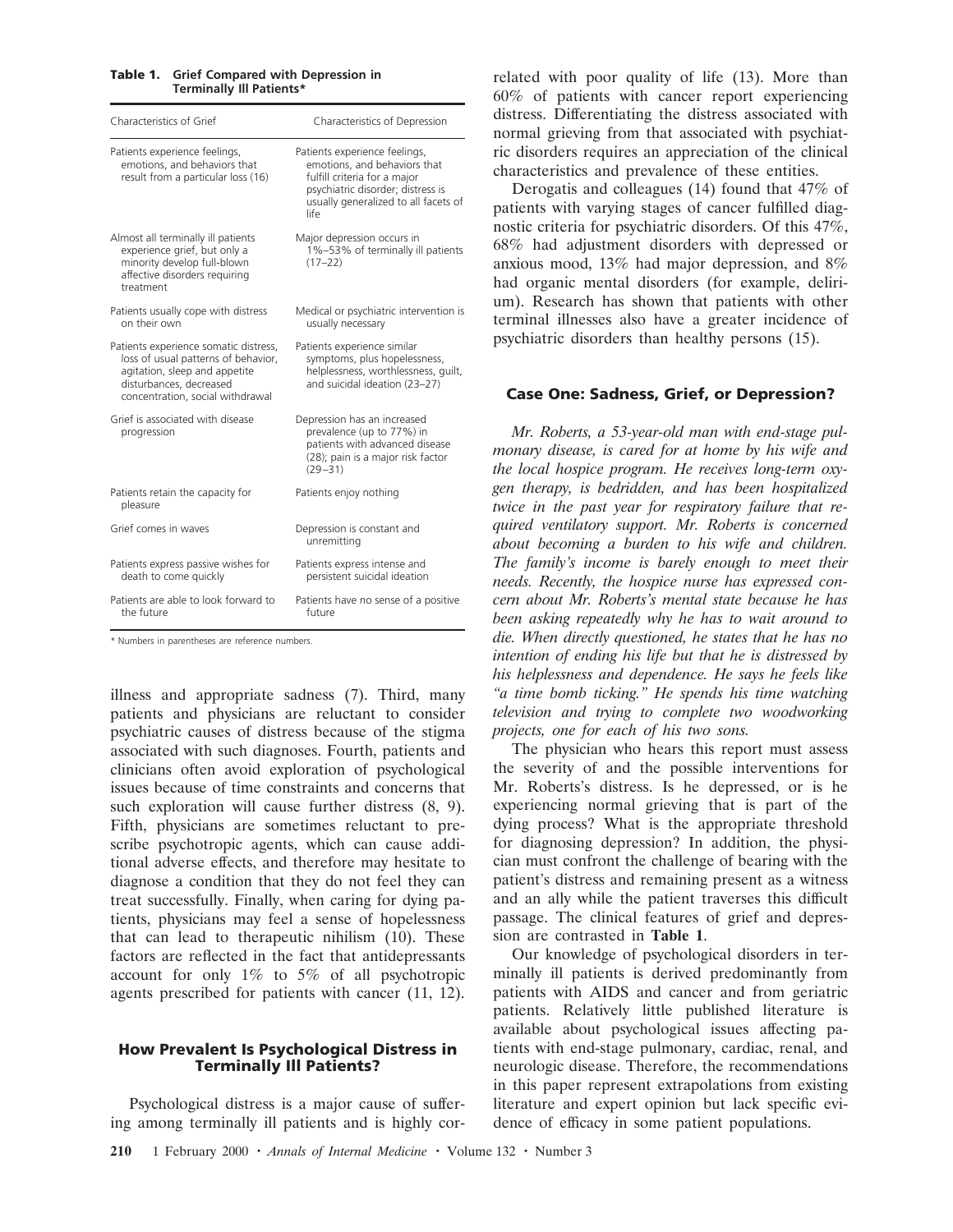## **How Is Depression Diagnosed in Terminally Ill Patients?**

*The physician makes a house call to further assess Mr. Roberts's condition. Throughout the visit, Mr. Roberts makes cheerful jokes about his condition— "Hey, Doc, not dead yet!"—and repeatedly refers to his death in a joking manner. Through questioning, the physician learns that Mr. Roberts is not sleeping well because he is short of breath and anxious about not waking up, that his appetite is poor, and that he has little energy. He reports that he does not want to see anyone except his family and that he lacks the concentration and focus to read. When asked whether he is depressed, Mr. Roberts replies, "Depressed? That word holds no meaning for me. Angry, yes. Fed up, yes. Worried about my family, yes. But depression? Never." He remarks on how much he enjoys his woodworking projects and how he worries that he will not have time to complete them. He speaks about his pleasure in visiting with his sons. Then he says, "This dying thing can't be over quick enough or last long enough for me." Mr. Roberts reports that he is realistic about his prognosis, hopes for a few more good months, is trying to do as much as possible for himself, and is not suicidal. He says that joking has always been his way of coping with difficult situations.*

Mr. Roberts's case presents many of the common challenges in diagnosing depression (32). He has several of the neurovegetative symptoms of depression (difficulty sleeping, poor appetite, loss of energy, and diminished concentration). However, these symptoms may be caused or exacerbated by underlying disease. Mr. Roberts is also grieving as he anticipates his death. His withdrawal from persons other than his family is probably part of the normal grieving process, particularly because he continues to enjoy his visits with his children. Like other terminally ill patients, he expresses ambivalence about the prospect of death, simultaneously accepting and denying it (33).

The clinical interview is the gold standard for the diagnosis of depression (34, 35). Chochinov and coworkers (36) found that the single question "Are you depressed?" provides a sensitive and specific assessment of depression in terminally ill patients. A patient who responds affirmatively to such an inquiry is likely to receive a diagnosis of depression after a comprehensive diagnostic interview. The busy physician can use this question as a screening tool; for example, Mr. Roberts's negative response is important evidence against a diagnosis of depression. **Table 2** summarizes the indicators of depression that are most useful in the diagnosis of patients with terminal illness. The criteria in **Table 2** differ from the traditional criteria outlined in *Diagnostic and Statistical Manual of Mental Disorders*, 4th edi-

#### **Table 2. Indicators of Depression in Terminally III Patients\***

| Psychological symptoms<br>Dysphoria<br>Depressed mood<br>Sadness<br>Tearfulness<br>Lack of pleasure<br>Hopelessness<br>Helplessness<br>Worthlessness<br>Social withdrawal<br>Guilt<br>Suicidal ideation                                                                                                                                                                                                                                                                     |  |
|-----------------------------------------------------------------------------------------------------------------------------------------------------------------------------------------------------------------------------------------------------------------------------------------------------------------------------------------------------------------------------------------------------------------------------------------------------------------------------|--|
| Other indicators<br>Intractable pain or other symptoms<br>Excessive somatic preoccupation<br>Disproportionate disability<br>Poor cooperation or refusal of treatment (37)<br>Hopelessness, aversion, lack of interest on the part of the clinician<br>(38, 39)<br>Treatment with corticosteroids, interferon, or similar agents<br>History-related indicators<br>Personal or family history of substance abuse, depression, or bipolar<br>illness<br>Pancreatic cancer (40) |  |

\* Numbers in parentheses are reference numbers.

tion (DSM-IV) (41), because the usual diagnostic features of depression do not specifically apply to patients with terminal illness.

When assessing these psychological symptoms, physicians must put the patient's responses in context. For example, the patient's illness may be grounds for realistic hopelessness. The patient may be helpless because of his or her physical condition. His or her role in life may have changed drastically because of illness and may result in a loss of selfesteem. A patient whose illness is related to behavior (for example, smoking) may feel a sense of guilt for causing the illness. However, when these symptoms are out of proportion to the patient's actual situation, they are useful indicators of major depression.

The physician can also use his or her own emotional responses to patients as a diagnostic clue. Patients with depression often engender feelings of boredom, hopelessness, aversion, and lack of interest in their caregivers, mirroring the dysphoria, hopelessness, and self-criticism that are hallmarks of the patient's experience of depression (42). Mr. Roberts's physician notes that he enjoys his patient's mordant sense of humor and is amused by his delight in shocking the hospice nurse with his jokes (further evidence that Mr. Roberts is not depressed).

Mr. Roberts's distress is focused on real issues related to his illness—the burden of care on his family, uncertainty, and distress about loss of control. He retains the capacity to laugh, to be involved in his hobbies, and to enjoy his family. Therefore, the physician concludes that Mr. Roberts is not depressed and that his distress seems to fall within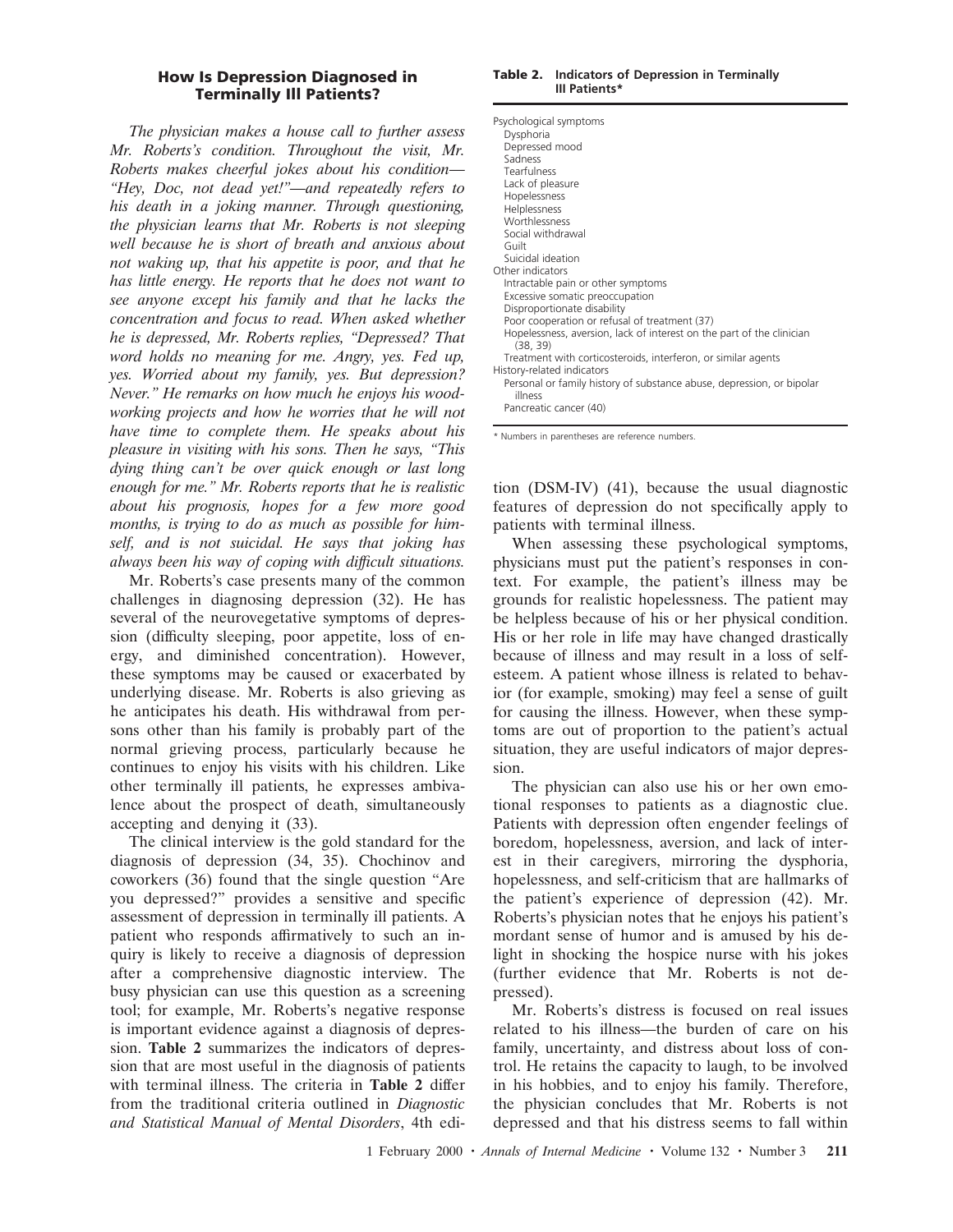the rubric of what the DSM-IV calls "adjustment disorders" (41). The physician suggests that the hospice nurse continue to monitor Mr. Roberts's mood and recommends a trial of an antidepressant only if he demonstrates new depressive symptoms.

Because no "bright line" separates depression from grief or adjustment reactions, the physician must assess whether the patient's symptoms have reached the threshold for treatment. Psychological distress requires treatment even when it does not constitute a psychiatric diagnosis. Many treatments—listening, exploring concerns, reinforcing the patient's coping strengths, and facilitating dialogue with family members—are part of the clinician's responsibility. These interventions, which involve the physician as a healing agent (43), can markedly improve the patient's adaptation. In general, because treatments for depression have become easier to use and tend to have fewer side effects than older medications, a strong case can also be made for a therapeutic trial of antidepressant medication when a diagnosis is in question. Treatment with psychostimulants (see the following discussion) can provide a relatively quick test of whether antidepressants are likely to be effective.

*Although Mr. Roberts frequently expresses worry about the effect of his illness on his family, he continues to use black humor to cope with his illness and approaching death. He dies peacefully at home 3 months later.*

# **Case Two: The Assessment and Management of Depression**

*Ms. Ferrone is a 78-year-old woman with metastatic breast cancer and bone and liver metastases who is receiving palliative chemotherapy. She is Roman Catholic and lives with her husband and 40-year-old retarded daughter. In the past 6 months, she has fractured two vertebrae and has been hospitalized for pulmonary embolism. She and her family have always wanted aggressive treatment, primarily so that she could continue to care for her daughter. Recently, however, she said that she is too sick to be of help to anyone and that she does not want further treatment. Her pain is poorly controlled with pamidronate, naproxen, and morphine; on a 10-point scale, her current pain level is at best a 3 and at worst a 7. She notes that pain often interferes with her sleep and that she cannot sleep past 4:00 a.m. Her appetite is poor, and she has lost interest in her hobbies.*

*Because of the change in her status, the physician carries out a depression assessment. When asked about her future, Ms. Ferrone responds: "My future is over. There is nothing good ahead for me. I worry about how much suffering is ahead, about my daugh-*

*ter, and about how my husband will manage. If it weren't for my religion, I would call that doctor who kills people. I used to feel proud of being a good mother and wife. But I've lost that. All I can see is how much suffering I am putting people through. I can't forgive myself for that." When asked whether she thinks she is depressed, Ms. Ferrone says that she is nervous and sad and that she feels that anyone would be depressed in her circumstances.*

Several factors indicate that Ms. Ferrone is depressed. Physicians caring for terminally ill patients should consider the diagnosis of depression when a patient unexpectedly elects to discontinue treatment, is experiencing unrelieved pain, or demonstrates any of the neurovegetative or psychological symptoms of depression. In particular, the diagnosis of depression should be considered in geriatric patients who complain about memory problems or who demonstrate increased levels of somatic concern. A clinician can fully evaluate depressive symptoms in this clinical context by asking such questions as "How do you see your future?", "What do you imagine is ahead for you with this illness?", "What aspects of your life do you feel most proud of? Most troubled by?", and "Are you depressed?"

Ms. Ferrone's responses to her physician's questions suggest that she is feeling hopeless and depressed. She is unable to imagine anything positive in her future, feels unable to contribute, and believes that her presence is only a burden to others. Although her religious beliefs make suicide unlikely, she clearly has some wish to end her life. Although many patients and clinicians believe that depression is a normal feature of terminal illness, most terminally ill patients do not become depressed (44). Suicide ideation and feelings of hopelessness, helplessness, worthlessness, and guilt—all of which are present in Ms. Ferrone—are among the best indicators of depression in terminally ill patients. Anxiety usually coexists with depression, and some patients experience an anxious depression (45, 46). In addition, organic mental disorders (for example, delirium) caused by metastatic disease or paraneoplastic syndromes may mimic depression (47). A medical evaluation should be completed to assess possible organic contributors to depressed mood. Components of the appropriate medical evaluation will vary depending on the patient's clinical situation.

# **How Should Depression Be Treated in a Terminally Ill Patient?**

The first step in assessing and treating depression is controlling pain. Uncontrolled pain is a major risk factor for depression and suicide among patients with cancer (48, 49). Sixty percent to 90% of pa-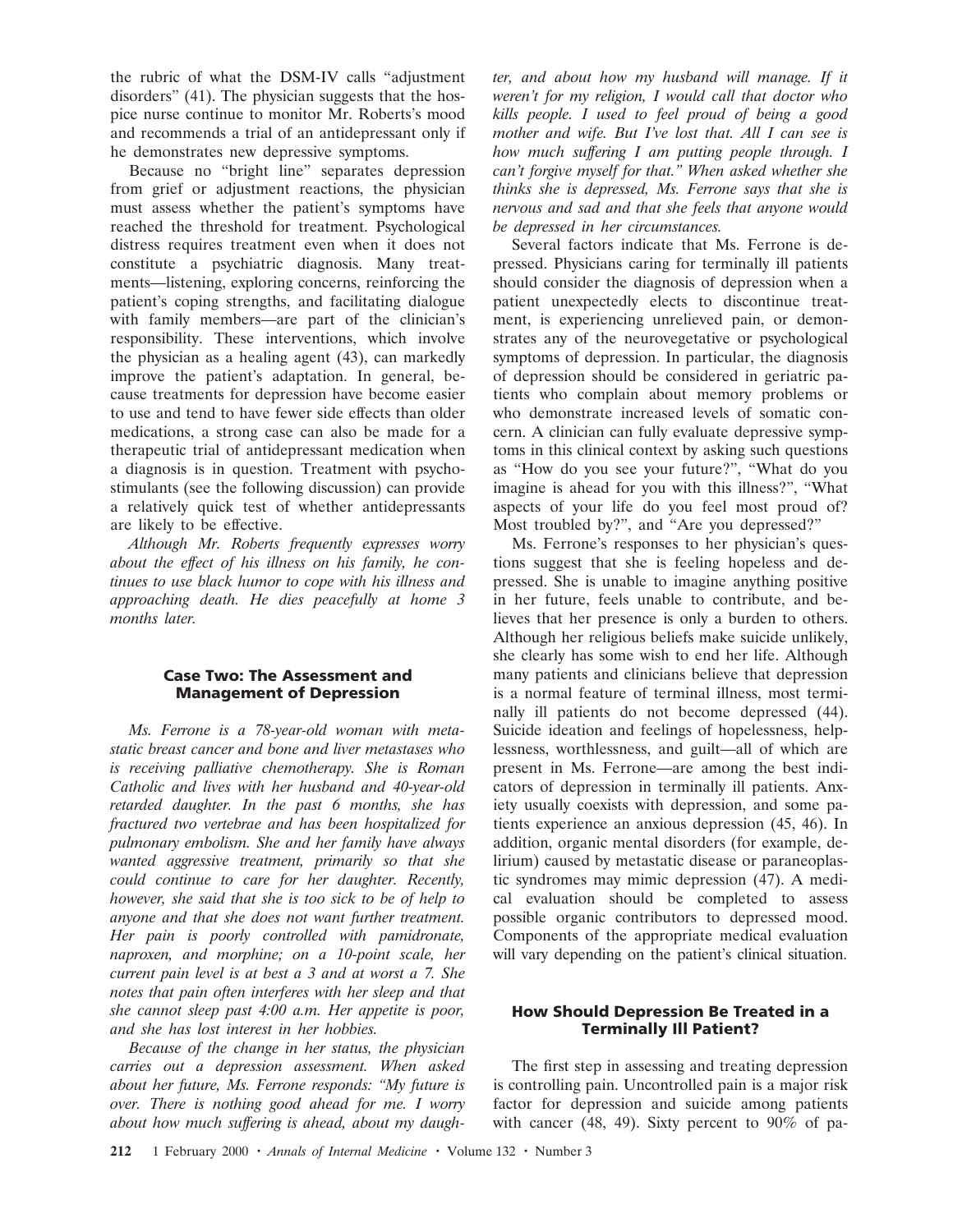tients with cancer experience pain during the last year of life (50–52), and more than 90% of patients with cancer pain respond to simple analgesic measures (53, 54). The Study To Understand Prognoses and Preferences for Outcomes and Risks of Treatments demonstrated that even hospitalized patients who had diseases that are not usually considered painful (for example, cardiac disease) were reported to experience moderate to severe pain (55).

*The doses of Ms. Ferrone's analgesic agents were increased, and her pain control improved. Although her mood brightened slightly, she continued to express hopelessness about the future and her other mood symptoms did not improve.*

Major depression is a treatable condition, even in persons who are terminally ill. Because treatments are usually relatively benign, experts recommend that clinicians have a low threshold for initiating treatment. Trials of individual interventions demonstrate the effectiveness of psychotherapeutic interventions in relieving distress (56, 57), improving quality of life  $(58-60)$ , and even prolonging life (61). The effectiveness of psychopharmacologic interventions in relieving depressive symptoms and alleviating psychological distress has been demonstrated in as many as 80% of patients (62). Although no controlled clinical trials have evaluated the efficacy of combined interventions, most experts recommend an approach that combines supportive psychotherapy, patient and family education, and antidepressants (63). However, few of the reported trials, including those involving psychopharmacologic agents, meet the most rigorous standards for evidence-based practice. In addition, most research has been done in patients with cancer and few of these interventions have been systematically evaluated in terminally ill patients.

# **Psychotherapy and Counseling**

When developing a treatment strategy, the clinician must actively question the patient to elicit concerns about death and the dying process, fears about the effect of illness on family members, and past experiences with loss. By addressing these concerns, the physician can help the patient connect with past strengths and assets and spiritual and religious resources, thereby enhancing self-esteem and coping ability. Sometimes, supportive therapy alone is enough to treat depression. Supportive therapy can be provided by a psychiatrist, psychologist, social worker, hospice nurse, or primary care physician, depending on time, interest, training, and the severity of the patient's condition.

Terminally ill patients benefit from an approach that combines emotional support, flexibility, appreciation of the patient's strengths, and elements of life review. This helps the patient develop a sense of closure and completion. The physician's ability to convey the potential for connection, meaning, reconciliation, and closure in the dying process is thought to facilitate the patient's ability to come to terms with impending death (64). However, patients with severe depressive symptoms may be too immobilized, hopeless, and dysphoric to effectively engage in psychotherapy; they may first need to receive appropriate antidepressant medication.

# **Psychopharmacology**

Psychostimulants, selective serotonin reuptake inhibitors (SSRIs), and tricyclic antidepressants are the mainstay of treatment for depressed, terminally ill patients (65). They are particularly useful for patients who are seriously ill and may be unable to engage in psychotherapy (66). Characteristics of these agents are described in **Table 3**. Although various new antidepressants have been introduced in recent years, they have not yet been evaluated for use in terminally ill patients.

Psychostimulants (dextroamphetamine, methylphenidate, and pemoline) deserve special consideration in treating depression near the end of life because they take effect quickly. In patients with a limited life span, these agents can reduce the distress of the patient and family and create opportunities for them to cope more effectively with the challenges of the dying process. Even patients who are extremely debilitated and fatigued may experience an improvement in mood and energy within 24 hours of starting treatment.

However, psychostimulants are not the drugs of choice for terminally ill patients who have relatively long projected life spans; they are best used in patients who have weeks or several months to live. For patients with severe depression who require urgent treatment but are expected to survive for several months or longer, it is often useful to begin treatment with a psychostimulant, add an SSRI after the patient has a therapeutic response, gradually decrease the dose of the psychostimulant, and increase the dose of the SSRI to a therapeutic level over 1 to 2 weeks. Despite psychostimulants' efficacy and relative lack of side effects, many physicians are reluctant to prescribe them because of concerns about side effects and about liability under the Controlled Substances Act. However, these agents are well-accepted in the psychiatric literature for treatment of depressed, medically ill patients.

Selective serotonin reuptake inhibitors (fluoxetine, paroxetine, and sertraline) are often the firstline agents for treatment of depression in terminally ill patients when immediate onset of action is not essential. In general, paroxetine and sertraline are better tolerated by terminally ill patients because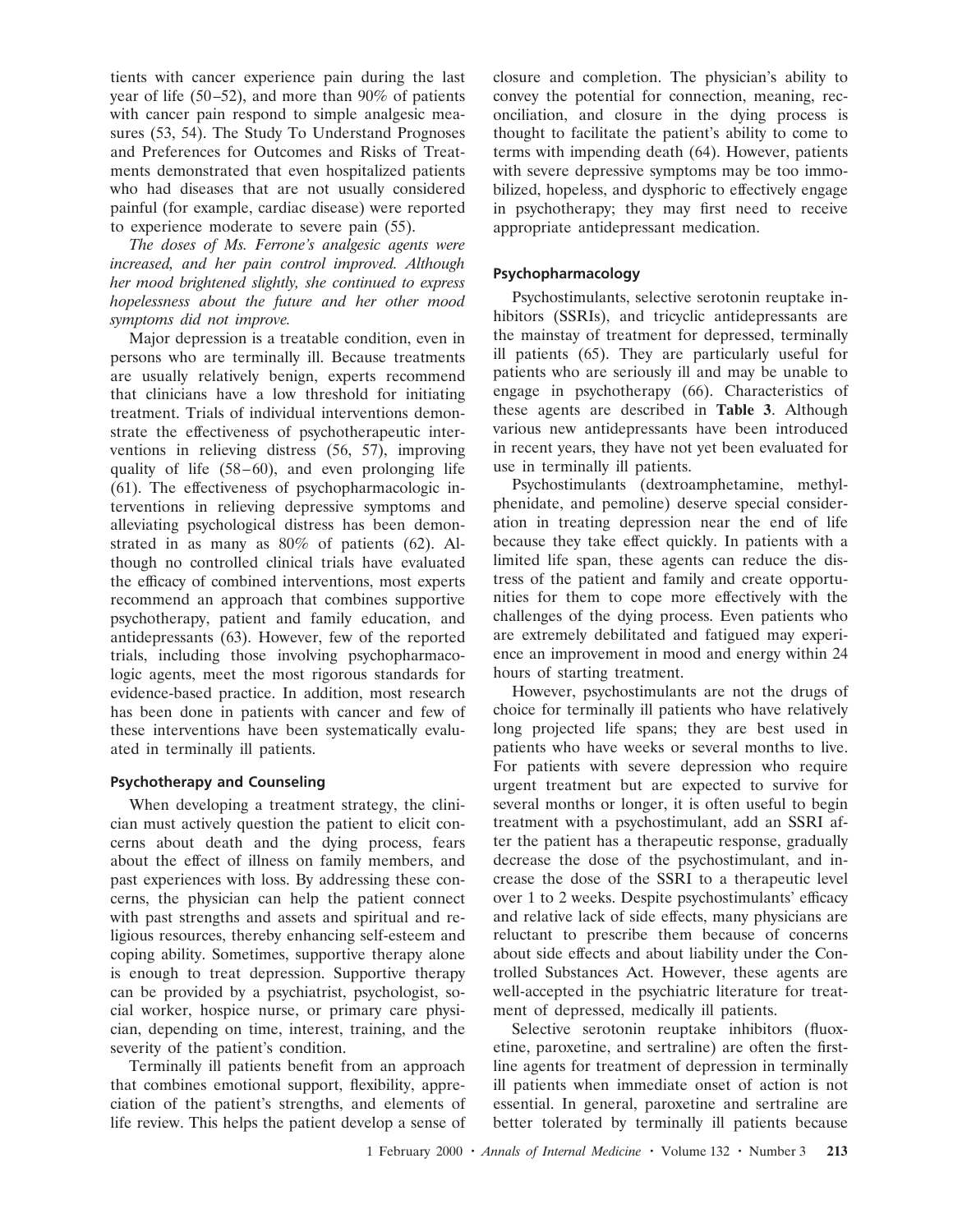| Agent                                                                                  | Quality of Evidence                                                                                                                                                                                                                                                                                                                 | Advantages                                                                                                                                                                                                                | Disadvantages                                                                                                                                                                                      | Onset of Action      |
|----------------------------------------------------------------------------------------|-------------------------------------------------------------------------------------------------------------------------------------------------------------------------------------------------------------------------------------------------------------------------------------------------------------------------------------|---------------------------------------------------------------------------------------------------------------------------------------------------------------------------------------------------------------------------|----------------------------------------------------------------------------------------------------------------------------------------------------------------------------------------------------|----------------------|
| Psychostimulants+<br>Methylphenidate<br>Dextroamphetamine                              | Anecdotal reports, retrospective<br>case reviews, small<br>controlled, prospective trials<br>(67, 68)                                                                                                                                                                                                                               | Act rapidly; are well tolerated in<br>elderly and debilitated<br>patients; are effective<br>adjuvant analgesic agents<br>(69, 70); counter opioid-<br>induced fatigue; improve                                            | Cardiac decompensation can occur<br>in elderly patients and patients<br>with heart disease; can cause<br>confusion in old or cognitively<br>impaired patients (75);<br>infrequently, tolerance may | $<$ 24 h<br>$<$ 24 h |
| Pemoline                                                                               |                                                                                                                                                                                                                                                                                                                                     | appetite (71) and energy; are<br>effective in 70% (72) to 82%<br>of patients (73); are useful in<br>treating cognitive impairment<br>in patients with AIDS (74)                                                           | develop<br>Pemoline can cause hepatocellular<br>injury and choreoathetosis;<br>hepatic function must be<br>monitored regularly; should be<br>used with caution in patients<br>with renal failure   | $1-2d$               |
| <b>SSRIS</b><br>Sertraline<br>Fluoxetine<br>Paroxetine                                 | Controlled, double-blind studies<br>demonstrate superiority<br>compared with placebo in<br>patients with depression (76),<br>HIV-related depression (77),<br>and depression and heart<br>disease (78); SSRIs are as safe<br>and effective as tricyclics for<br>depression (79, 80); no<br>controlled studies in terminal<br>illness | Are safe and effective with few<br>side effects; cause little<br>orthostatic hypotension,<br>urinary retention, and<br>sedation; have no effect on<br>cardiac conduction; are easy<br>to titrate                          | Inhibit cytochrome P4502D6,<br>causing interactions with other<br>drugs<br>Fluoxetine has a long half-life; not<br>tolerated as well as paroxetine<br>and sertraline (81)                          | $2-4$ wk             |
| Tricyclics<br>Amitriptyline‡<br>Imipramine<br>Doxepin‡<br>Desipramine<br>Nortriptyline | Many studies have<br>demonstrated efficacy in<br>depressed, medically ill<br>patients (82), but none were<br>controlled                                                                                                                                                                                                             | Therapeutic response often seen<br>at low dose: are effective for<br>treatment of neuropathic<br>pain (83); can be given<br>parenterally or compounded<br>for rectal administration; drug<br>levels can be monitored (84) | Not tolerated as well as<br>nortriptyline and desipramine<br>(85)<br>Not tolerated as well as<br>nortriptyline and desipramine<br>(85)                                                             | $2 - 4$ wk           |

#### **Table 3. Antidepressants Used To Treat Terminally Ill Patients\***

 $*$  Numbers in parentheses are reference numbers. SSRI = selective serotonin reuptake inhibitor.

† Physician should first prescribe a low dose, then increase dose gradually every 1–2 days until a therapeutic response or side effects occur or until the maximum dosage is reached. ‡ Can be used in patients who have difficulty sleeping.

they have fewer active metabolites, which can accumulate and cause toxicity.

Although tricyclic antidepressants are still used in terminally ill patients, they are not as well tolerated as SSRIs because of their sedating and autonomic effects. As a result of the proliferation of new antidepressants, including many not mentioned here, the internist is best served by becoming familiar with the risks and benefits of a small subset of available antidepressants in each class, using them when clinically indicated, and referring patients who do not improve on these agents for psychiatric consultation.

*Although Ms. Ferrone is reluctant to start medication because she feels that she should be "glad to go to God," she agrees to start oral methylphenidate, 2.5 mg, taken daily at 8:00 a.m. and 12:00 p.m. In 2 days, her family notes that that she has more energy, is sleeping better, and reports less pain. The methylphenidate dose is increased. Several days later, Ms. Ferrone reports that she is feeling less downhearted and that although she does not want any more aggressive treat-*

*ment, she is looking forward to the holidays. In 10 days, Ms. Ferrone's family feels that she has fully recovered from her depression. She enters a hospice program, and methylphenidate is maintained without recurrence of depressive symptoms. After her death, Ms. Ferrone's family expresses their gratitude that "she remained herself until the very end."*

In understanding and treating depression, the clinician must recognize that meanings and expression of depressive symptoms may vary across cultures (85). Some patients who strongly believe in an afterlife may struggle to view death as an opportunity to be closer to God, and others may fear hell and damnation. These beliefs influence the patient's response to the crisis of terminal illness. Furthermore, because some cultures stigmatize psychiatric disorders, patients and their families may be reluctant to acknowledge depressive symptoms and to accept treatment. Often, the additional expertise of respected leaders from the patient's cultural or religious background can be helpful in encouraging a patient to accept treatment.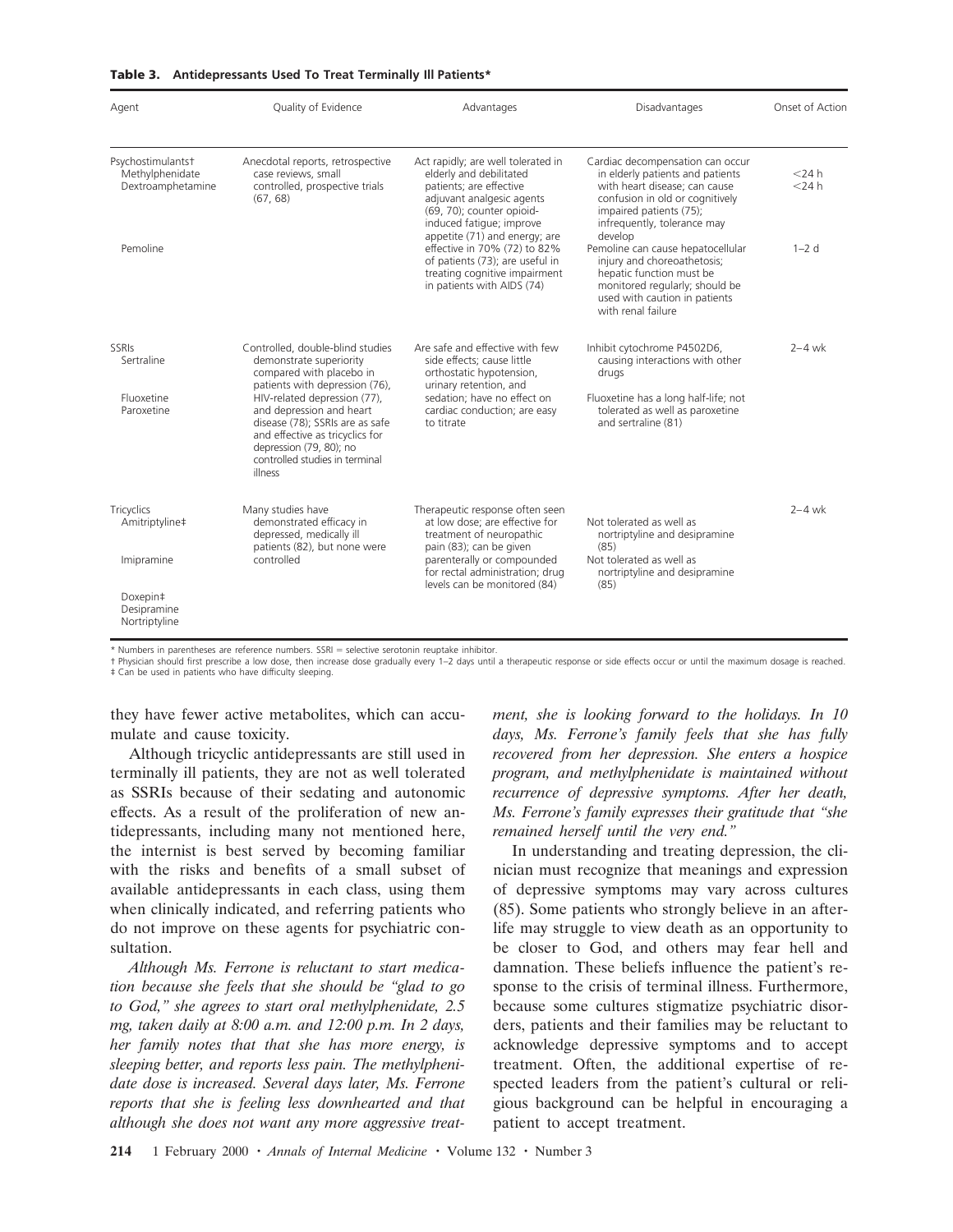| <b>Starting Dose</b>                | Usual Daily Dose                      | Maximum Dosage         | Side Effects                                                                                                                                                                                                         | Schedule                                             |
|-------------------------------------|---------------------------------------|------------------------|----------------------------------------------------------------------------------------------------------------------------------------------------------------------------------------------------------------------|------------------------------------------------------|
|                                     | mg                                    | mq/d                   |                                                                                                                                                                                                                      |                                                      |
| $2.5 - 5$<br>2.5                    | $10 - 20$<br>$5 - 10$                 | $60 - 90$<br>$60 - 90$ | A mean of 11% of patients<br>experience restlessness,<br>dizziness, nightmares,<br>insomnia, palpitations,<br>arrhythmia, tremor, and<br>dry mouth; psychosis is                                                     | 8:00 a.m. and 12:00 noon<br>8:00 a.m. and 12:00 noon |
| 18.75                               | 37.5                                  | 150                    | rare<br>Produces minimal cardiac<br>stimulation                                                                                                                                                                      | Twice daily                                          |
|                                     |                                       |                        |                                                                                                                                                                                                                      |                                                      |
| $12.5 - 25$                         | $50 - 100$                            | 200                    | Nausea, gastrointestinal<br>distress, insomnia,<br>headache, sexual                                                                                                                                                  | Once daily                                           |
| $5 - 10$<br>10                      | $20 - 40$<br>$20 - 40$                | 60<br>60               | dysfunction, and anorexia                                                                                                                                                                                            | Once daily<br>Once daily                             |
|                                     |                                       |                        |                                                                                                                                                                                                                      |                                                      |
| $10 - 25$                           | $25 - 100$                            | 150                    | Adverse effects occur in as<br>many as 34% of patients<br>with cancer (62); not well<br>tolerated in terminally ill<br>patients because of<br>anticholinergic side effects<br>(dry mouth, delirium,<br>constipation) | At bedtime                                           |
| $10 - 25$                           | $25 - 100$                            | 150                    |                                                                                                                                                                                                                      | At bedtime                                           |
| $10 - 25$<br>$10 - 25$<br>$10 - 25$ | $25 - 100$<br>$25 - 100$<br>$25 - 75$ | 150<br>150<br>125      |                                                                                                                                                                                                                      | At bedtime<br>At bedtime<br>At bedtime               |

#### **Table 3—***Continued*

### **Case Three: Assessment and Management of Suicidal Ideation in Terminally Ill Patients**

*Mr. Wyznyski is a 36-year-old man with AIDS who recently stopped receiving antiretroviral treatment because of side effects. He lives with his partner near his family. Mr. Wyznyski recently stopped working because he was too ill but has remained active in AIDS education. Ten years ago, he cared for his former partner, who was dying of AIDS. Mr. Wyznyski has been open with his partner, family, and physician about his intention to end his life if his suffering becomes unbearable. He has a severe peanut allergy and intends to consume a nut-filled candy bar if he becomes intolerably ill.*

*Over the past several months, Mr. Wyznyski has become blind because of cytomegalovirus-related retinitis and is wheelchair-bound because of peripheral neuropathy. His Kaposi sarcoma has proliferated, and he has lost 35 pounds. Nonetheless, he has continued to be active in his teaching activities. One day, Mr. Wyznyski comes to his regularly scheduled visit to say* *good-bye and to thank his physician for the care that he has received. He says that he plans to kill himself within a few days. Although Mr. Wyznyski has considered suicide as a theoretical option, he now seems to have an immediate plan.*

When assessing a patient's risk for suicide, the physician must keep in mind that rates of suicide are higher in patients with medical illness than in healthy persons and increase as illness progresses (86). Additional risk factors for suicide in terminally ill patients include advanced age, male sex, a diagnosis of cancer or AIDS, depression, hopelessness, delirium, exhaustion, pain, preexisting psychopathology, and a personal or family history of suicide (87–89).

Mr. Wyznyski, like many patients with life-threatening illnesses, has had frequent suicidal thoughts. Such thoughts occur in as many as 45% of terminally ill patients with cancer, are usually fleeting, and are associated with feelings of loss of control and anxiety about the future. However, in a small study of terminally ill patients with cancer, 8.5%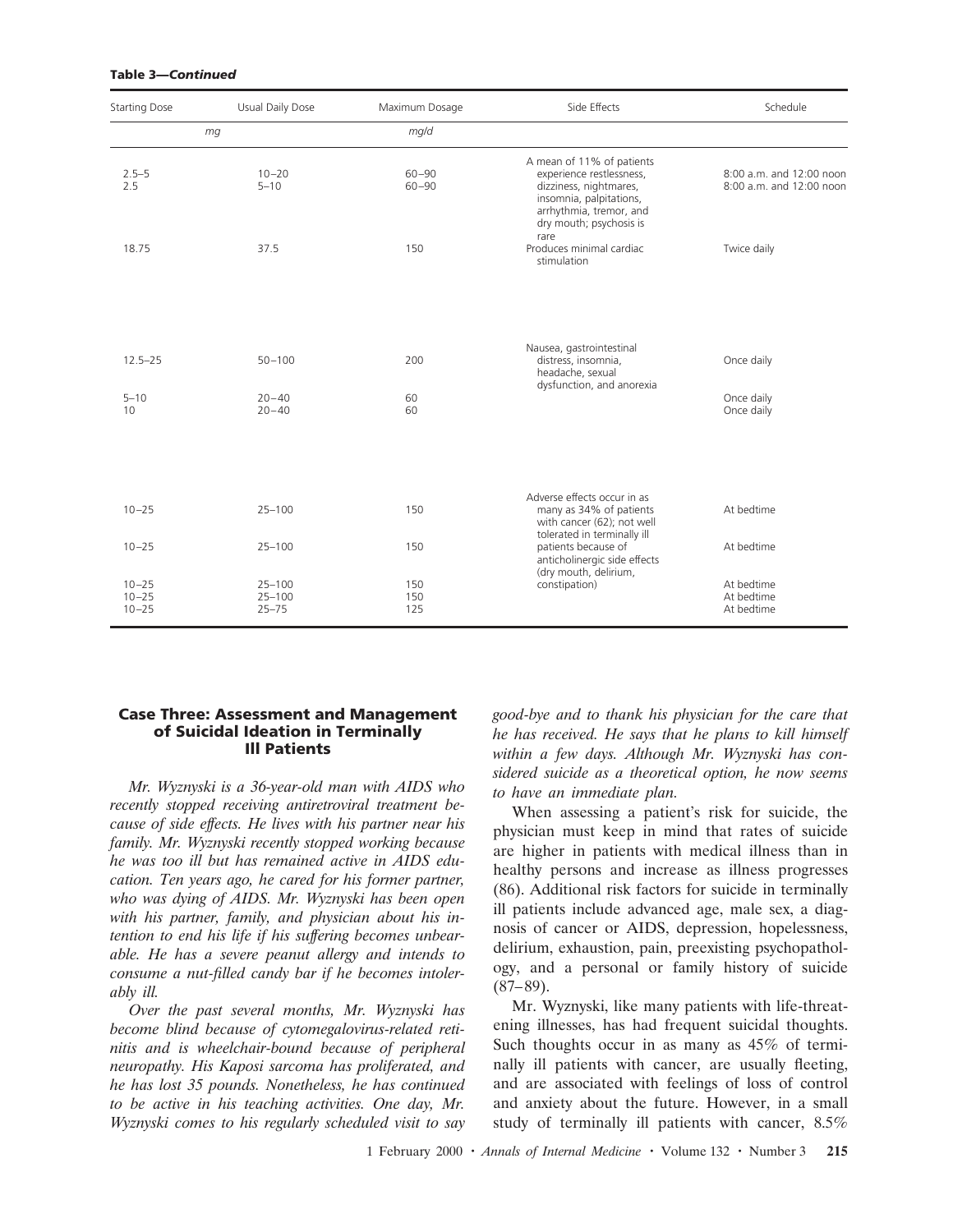#### **Table 4. Assessing Suicidal Thoughts in Terminally Ill Patients**

Examine patient's reasons for wanting to end his or her life now Explore the meanings of patient's desire to die Assess pain and symptom control

- Is untreated or undertreated pain contributing to the desire to die? Are untreated or undertreated symptoms contributing to the desire to die?
- Are fears about the dying process contributing to the desire to die? Is the patient experiencing side effects from medication that can be ameliorated?

Review patient's social supports

Has there been a recent loss, conflict, or rejection?

Are there new fears about abandonment, rejection, or financial burden? With whom has patient spoken about his or her plan?

How do these persons feel about the patient's plan?

Assess cognitive status Are there cognitive deficits?

- Are there new neurologic signs or symptoms?
- 
- Does patient understand his or her condition, its implications, and the implications of suicide?
- Is the patient's judgment distorted by hopelessness and other symptoms of depression?

Assess psychological condition

Does the patient have untreated or undertreated anxiety, depression, panic disorder, delirium, or other pshychiatric diagnosis?

How is the patient dealing with issues of loss of control, dependency, uncertainty, and grief?

Explore religious, spiritual, and existential concerns

Are there unresolved or distressing questions or concerns in these areas?

expressed a sustained and pervasive wish for death to come quickly. Fifty-nine percent of these patients received a diagnosis of depression (4) and were found to have increased levels of pain and limited social support. It is not known whether treatment of depression results in a diminished desire for early death. However, in a study of depressed geriatric patients' preferences for life-sustaining therapy, Ganzini and colleagues (90) found that more than 25% of severely depressed patients who initially refused treatment showed an increased desire for life-sustaining treatment after depressive symptoms improved. **Table 4** outlines an approach to the assessment of suicidal thoughts. Even patients who present the desire for suicide as a "rational" choice should receive a comprehensive assessment. The approach to patients who want to hasten death has been reviewed elsewhere (91, 92).

# **Involving Other Health Professionals in Assessment and Treatment**

When assessing the likelihood of depression in a terminally ill patient, the physician must both remain involved and rely on the expertise of other members of an interdisciplinary team. Several circumstances should prompt a referral to a psychiatrist (**Table 5**). Psychiatrists who are experts in the assessment and management of patients with severe medical illness can be found in most major medical centers as part of medical psychiatry departments or consultation–liaison psychiatry services. A psychiatrist can provide an in-depth assessment of the patient's judgment, decision-making capacity, and mood. A social worker can provide critical information about the patient's social network and coping. A chaplain can provide insight into the patient's spiritual concerns.

Some clinicians believe that exploration of suicidal thoughts may exacerbate them; however, no evidence supports this theory. The current standard of practice suggests that patients who show pervasive hopelessness or a persistent desire to die should be referred to a psychiatrist for assessment and treatment because of their high risk for suicide (93). Hallucinations or delusions in depressed patients should be viewed as indicators of high risk for suicide (94). Organic mental disorders are also risk factors, especially among patients with AIDS (95). Although psychiatric hospitalization is rarely indicated for terminally ill patients, mobilization of social supports, attention to sources and meaning of suffering, affirmation of the person's value, and treatment with antidepressants or antipsychotic agents can often help the patient want to carry on.

*The physician explores Mr. Wyznyski's decision to end his life now and asks the social worker and chaplain for their input. Although Mr. Wyznyski is initially angry that the physician questions his intention to kill himself, his anger dissipates and he begins to cry when his physician says, "We've been through this whole rotten disease together. I am not going to abandon you now. We both know that your time is short, but I want to help you have the best possible death you can have." Mr. Wyznyski says that he is tired of fighting and trying to be a role model. He is afraid of letting people down by giving up. He says, "I never thought I would say this, but death has become my friend. I don't have the energy to get up and get dressed and try to put on a good face."*

*With Mr. Wyznyski's agreement, the physician and social worker arrange a family meeting where these concerns are shared. Mr. Wyznyski's family and partner explain that they have recognized how exhausted he has become but have been afraid to encourage him to slow down because they do not want to demoralize him. After the meeting, Mr. Wyznyski says that he feels relieved that he does not have to work so hard to keep up appearances. He gives up his teaching engage-*

**Table 5. Indications for Psychiatric Referral**

Physician is uncertain about psychiatric diagnosis Patient has a history of major psychiatric disorder Patient is suicidal Patient is requesting assisted suicide or euthanasia Patient is psychotic or confused Patient is unresponsive to therapy with first-line antidepressants Patient's family is dysfunctional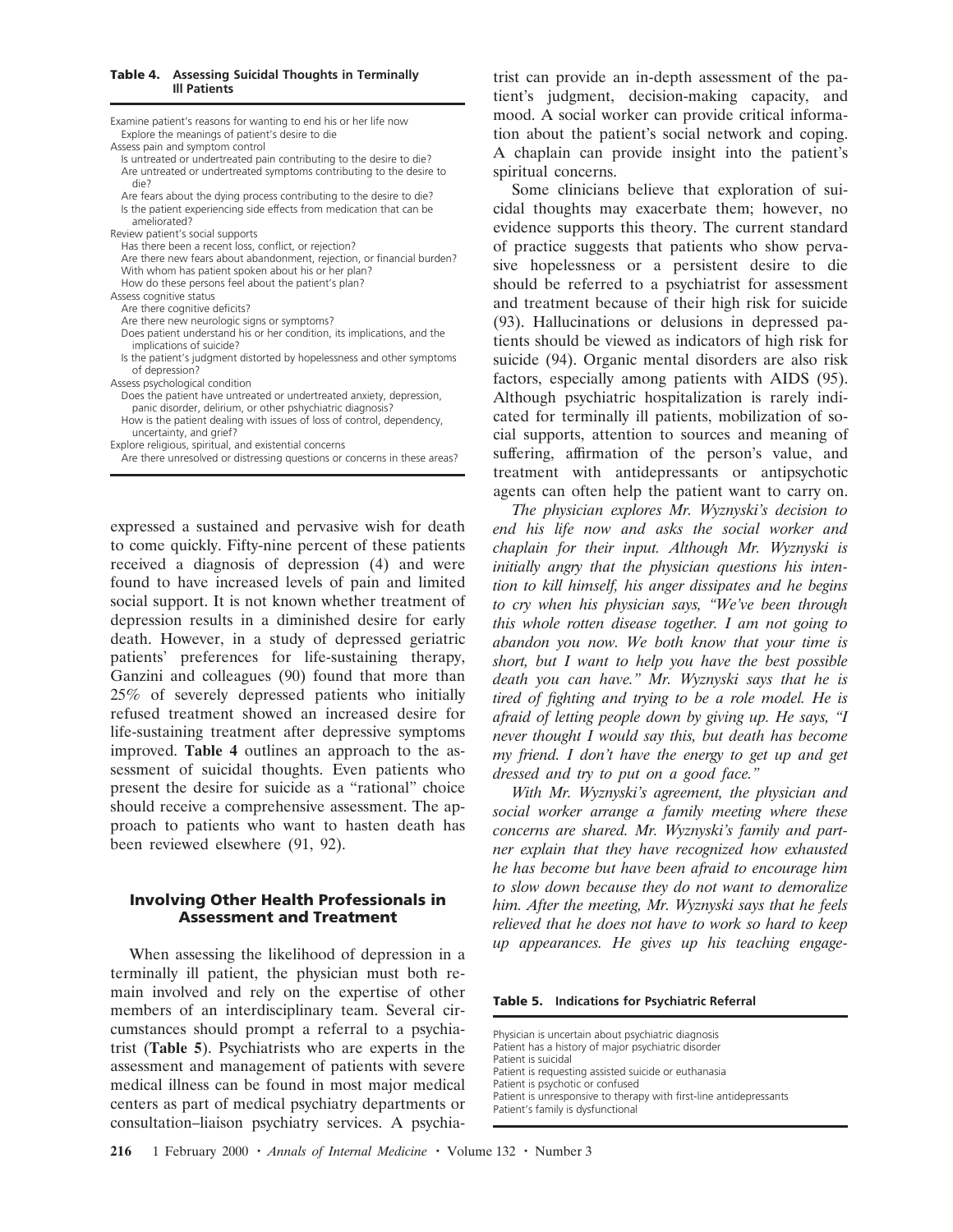*ments, spending his days in bed, and dies 1 month later.*

### **Discussion**

In this paper, I review three cases that illustrate the assessment and management of normal or appropriate grieving, the diagnosis and treatment of depression, and the assessment and management of suicidal ideation in terminally ill patients. Skillful management of depression relieves suffering and is a core element of the provision of comprehensive end-of-life care. Although treatment of pain and other symptoms at the end of life has improved, depression and other psychological symptoms and disorders remain troublesome for terminally ill patients. Many of these conditions can be easily controlled with state-of-the-art psychosocial treatments. Physicians who care for dying patients must be competent in this critical area of clinical practice.

*Acknowledgments:* The author thanks Cheryl Adamick for secretarial support.

*Grant Support:* By National Institutes of Health grant CA66818- 05, the Project on Death in America, the Robert Wood Johnson Foundation, and the Nathan Cummings Foundation. The Greenwall Foundation provided support to the End-of-Life Care Consensus Panel.

*Requests for Reprints:* Lois Snyder, JD, Center for Ethics and Professionalism, American College of Physicians–American Society of Internal Medicine, 190 North Independence Mall West, Philadelphia, PA 19106.

*Current Author Address:* Susan D. Block, MD, Dana-Farber Cancer Institute, 44 Binney Street, Boston, MA 02115.

### **References**

- **1. Massie MJ, Holland JC.** The cancer patient with pain: psychiatric complications and their management. Med Clin North Am. 1987;71:243-58.
- **2. Dean C.** Psychiatric morbidity following mastectomy: preoperative predictors and types of illness. J Psychosom Res. 1987;31:385-92.
- **3. Breitbart W, Bruera E, Chochinov H, Lynch M.** Neuropsychiatric syndromes and psychological symptoms in patients with advanced cancer. J Pain Symptom Manage. 1995;10:131-41.
- **4. Chochinov HM, Wilson KG, Enns M, Mowchun N, Lander S, Levitt M, et al.** Desire for death in the terminally ill. Am J Psychiatry. 1995;152:1185- 91.
- **5. Kaasa S, Malt U, Hagen S, Wist E, Moum T, Kvikstad A.** Psychological distress in cancer patients with advanced disease. Radiother Oncol. 1993;27: 193-7.
- **6. Stiefel FC, Kornblith AB, Holland JC.** Changes in the prescription patterns of psychotropic drugs for cancer patients during a 10-year period. Cancer. 1990;65:1048-53.
- **7. McCartney CF, Cahill P, Larson DB, Lyons JS, Wada CY, Pincus HA.** Effect of a psychiatric liaison program on consultation rates and on detection of minor psychiatric disorders in cancer patients. Am J Psychiatry. 1989;146: 898-901.
- **8. Comaroff J, Maguire P.** Ambiguity and the search for meaning: childhood leukaemia in the modern clinical context. Soc Sci Med. 1981;15B:115-23.
- **9. Maguire P.** The recognition and treatment of affective disorders in cancer patients. International Review of Applied Psychology. 1984;33:479-91.
- **10. Block SD, Billings JA.** Patient requests to hasten death. Evaluation and management in terminal care. Arch Intern Med. 1994;154:2039-47.
- **11. Derogatis LR, Feldstein M, Morrow G, Schmale A, Schmitt M, Gates C, et al.** A survey of psychotropic drug prescriptions in an oncology population. Cancer. 1979;44:1919-29.
- **12. Jaeger H, Morrow GR, Carpenter PJ, Brescia F.** A survey of psychotropic drug utilization by patients with advanced neoplastic disease. Gen Hosp Psy-

chiatry. 1985;7:353-60.

- **13. Portenoy RK, Thaler HT, Kornblith AB, Lepore JM, Friedlander-Klar H, Coyle N, et al.** Symptom prevalence, characteristics and distress in a cancer population. Qual Life Res. 1994;3:183-9.
- **14. Derogatis LR, Morrow GR, Fetting J, Penman D, Piasetsky S, Schmale** AM, et al. The prevalence of psychiatric disorders among cancer patients. JAMA. 1983;249:751-7.
- **15. Cassem EH.** Depressive disorders in the medically ill. An overview. Psychosomatics. 1995;36:S2-S10.
- **16. Osterweis M, Solomon F, Green M, eds.** Bereavement: Reactions, Consequences, and Care. Washington, DC: National Academy Pr; 1984.
- **17. Breitbart W.** Suicide in cancer patients. Oncology. 1987;1:49-54.
- **18. Weisman AD.** Coping behavior and suicide in cancer. In: Cullen JW, Fox BH, Isom RN, eds. Cancer: The Behavioral Dimensions. New York: Raven Pr; 1976.
- **19. Bolund C.** Suicide and cancer. I. Demographic and social characteristics of cancer patients who committed suicide in Sweden, 1973-1976. Journal of Psychosocial Oncology. 1985;3:17-30.
- **20. Bolund C.** Suicide and cancer. II. Medical and care factors in suicides by cancer patients in Sweden, 1973-1976. Journal of Psychosocogy Oncology. 1985;3:31-52.
- **21. Chochinov HM, Wilson KG, Enns M, Lander S.** Prevalence of depression in the terminally ill: effects of diagnostic criteria and symptom threshold judgments. Am J Psychiatry. 1994;151:537-40.
- 22. DeFlorio M, Massie MJ. Review of depression in cancer: gender differences. Depression. 1995;2:66-80.
- **23. Plumb MM, Holland J.** Comparative studies of psychological function in patients with advanced cancer—I. Self-reported depressive symptoms. Psychosom Med. 1977;39:264-76.
- **24. Plumb MM, Holland J.** Comparative studies of psychological function in patients with advanced cancer. II. Interviewer-rated current and past psychological symptoms. Psychosom Med. 1981;43:243-54.
- **25. Lindemann E.** Symptomatology and management of acute grief. Am J Psychiatry. 1944;101:141-8.
- **26. Brown JT, Stoudemire GA.** Normal and pathological grief. JAMA. 1983; 250:378-82.
- **27. Clayton PJ, Herjanic M, Murphy GE, Woodruff R Jr.** Mourning and depression: their similarities and differences. Can Psychiatr Assoc J. 1974;19:309-12.
- **28. Bukberg J, Penman D, Holland JC.** Depression in hospitalized cancer patients. Psychosom Med. 1984;43:199-212.
- **29. Ahles TA, Blanchard EB, Ruckdeschel JC.** The multidimensional nature of cancer-related pain. Pain. 1983;17:277-88.
- **30. Woodforde JM, Fielding JR.** Pain and cancer. J Psychosom Res. 1970;14: 365-70.
- **31. Spiegel D, Sands S, Koopman C.** Pain and depression in patients with cancer. Cancer. 1994;74:2570-8.
- **32. Kathol RG, Noyes R, Williams J, Mutgi A, Carroll B, Perry P.** Diagnosing depression in patients with medical illness. Psychosomatics. 1990;31:434-40. **33. Weisman A.** On Dying and Denying: A Psychiatric Study of Terminality. New
- York: Behavioral Publications; 1972.
- **34. Koenig HG, Cohen HJ, Blazer DG, Meador KG, Westlund R.** A brief depression scale for use in the medically ill. Int J Psychiatry Med. 1992;22: 183-95.
- **35. Gerety MG, Williams JW, Mulrow CD, Cornell JE, Kadri AA, Rosenberg J, et al.** Performance of case-finding tools for depression in the nursing home: influence of clinical and functional characteristics and selection of optimal threshold scores. J Am Geriatr Soc. 1994;42:1103-9.
- **36. Chochinov HM, Wilson KG, Enns M, Lander S.** "Are you depressed?" Screening for depression in the terminally ill. Am J Psychiatry. 1997;154: 674-6.
- **37. Goldberg RJ.** Systematic understanding of cancer patients who refuse treatment. Psychother Psychosom. 1983;39:180-9.
- **38. Maltsberger JT, Buie DH.** Countertransferance hate in the treatment of suicidal patients. Arch Gen Psychiatry. 1974;30:625-33.
- **39. Burt R.** Taking Care of Strangers. New York: Free Pr; 1979.
- **40. Holland JC, Korzun AH, Tross S, Silberfarb P, Perry M, Comis R, et al.** Comparative psychological disturbance in patients with pancreatic and gastric cancer. Am J Psychiatry. 1986;143:982-6.
- **41.** Diagnostic and Statistical Manual of Mental Disorders. 4th ed. Washington, DC: American Psychiatric Assoc; 1994.
- **42. Groves JE.** Taking care of the hateful patient. N Engl J Med. 1978;298: 883-7.
- **43. Balint M.** The Doctor, His Patient, and the Illness. London: Pitman Medical Publishers; 1964.
- **44. Breitbart W, Krivo S.** Suicide. In: Holland JC, ed. Psychooncology. New York: Oxford Univ Pr; 1998.
- **45. Zinberg RE, Barlow DH.** Mixed anxiety-depression: a new diagnostic category. In: Rapee RM, Barlow DH, eds. Chronic Anxiety: Generalized Anxiety Disorder and Mixed Anxiety-Depression. New York: Guilford; 1991:136-52.
- **46. Liebowitz MR.** Mixed anxiety and depression: should it be included in DSM-IV? J Clin Psychiatry. 1993;54(Suppl):4-7.
- **47. Levine PM, Silberfarb PM, Lipowski ZJ.** Mental disorders in cancer patients: a study of 100 psychiatric referrals. Cancer. 1978;42:1385-91.
- **48. Breitbart W.** Cancer pain and suicide. In: Foley KM, Bonica JJ, Ventafridda V, eds. Advances in Pain Research and Therapy. New York: Raven; 1990.
- **49. Helig S.** The San Francisco Medical Society euthanasia survey. Results and analysis. San Francisco Medicine. 1988;61:24-34.
- **50. Twycross RG, Lack SA.** Symptom Control in Far Advanced Cancer: Pain Relief. London: Pitman; 1983.
- **51. Cleeland CS.** The impact of pain on the patient with cancer. Cancer. 1984; 54:235-41.